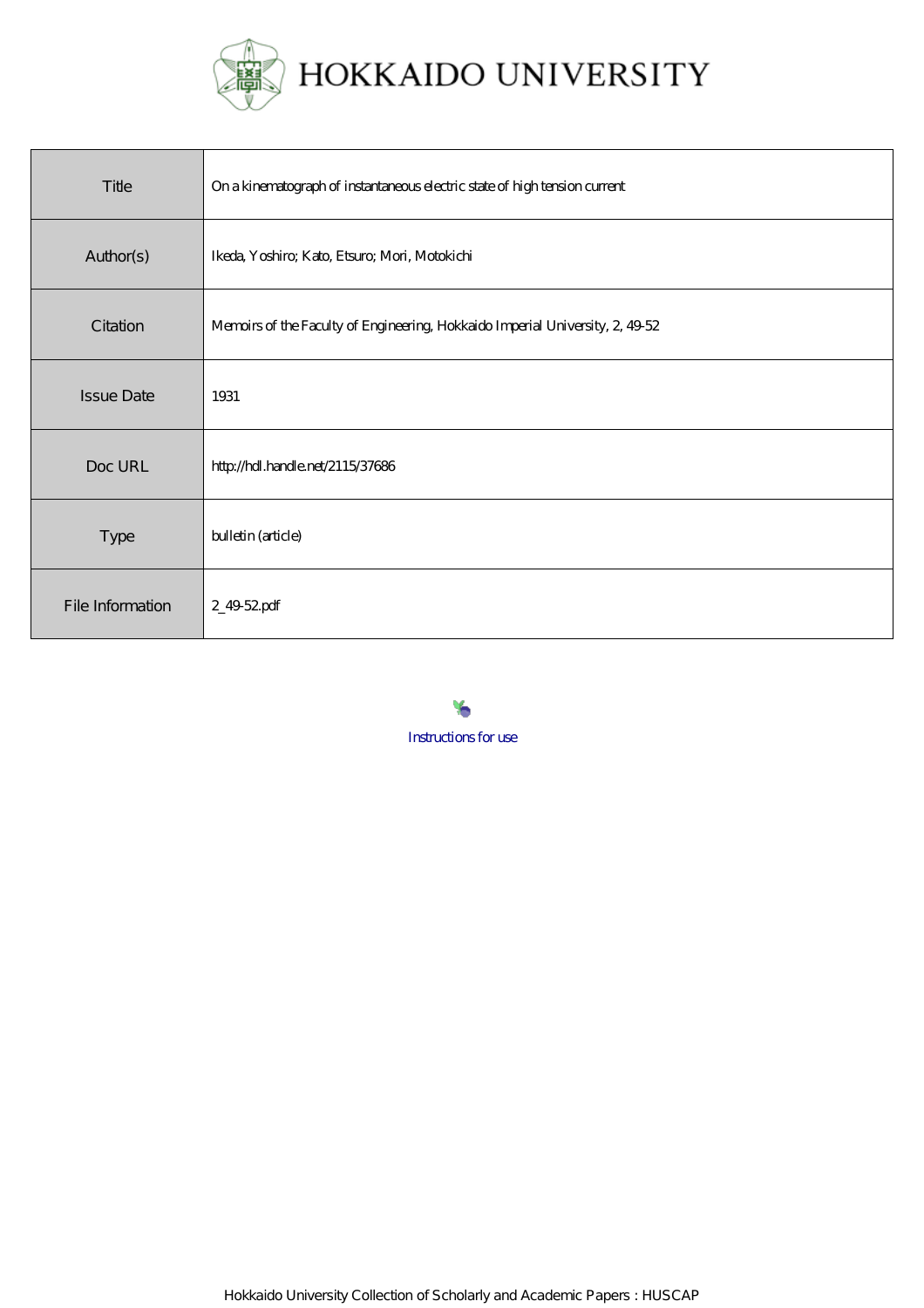# On a Kinematograph of Instantaneous Electric **State of High Tension Current.**

By

Yoshiro Ikeda, Etsuro Kato and Motokichi Mori.

(Received September 7, 1929.)

### Introduction.

In course of studying the sparking phenomena, the authors have come across facts, from which it could be concluded that the form of a high tension alternating current may be totally different from that of the primary current of the transformer.

Indeed, in the high tension circuit electric oscillation of high frequency can be easily excited by some trivial causes.

In order to investigate the electric state of a high tension current it is not convenient to use the ordinary oscillograph, for charge accumulation will occur through the existence of thin wires and sharp edged corners in the parts of the oscillograph. This gives rise to corona discharges and oscillations which disturb exact measurement.

Beside these practical inconveniencies, the oscillograph can not be used in the case of high frequency, since the suspension filament of the mirror, which is the principal part of the oscillograph, has the proper oscillation, and the frequency to be measured is confined to limits far below those of the proper oscillation of the filament.

On the other hand, the cathode ray oscillograph invented by Rogowski is very sensitive and can be used to measure such an instanteneous state of electric oscillation as that of  $10^{-9}$  second. But it is said that it is very hard to use.

Therefore it is necessary to find some apparatus, which is sensitive enough to measure an instantaneous state of electric oscillation. But it is evident that the electric conditions of the current must not be affected by inserting the apparatus. From this consideration, the authors have

A Short abstract was published in the Proceedings of the Imperial Academy 1929 by the authors: An Experimental Study of Instanteneous Electric Oscillations by Vacuum Tube.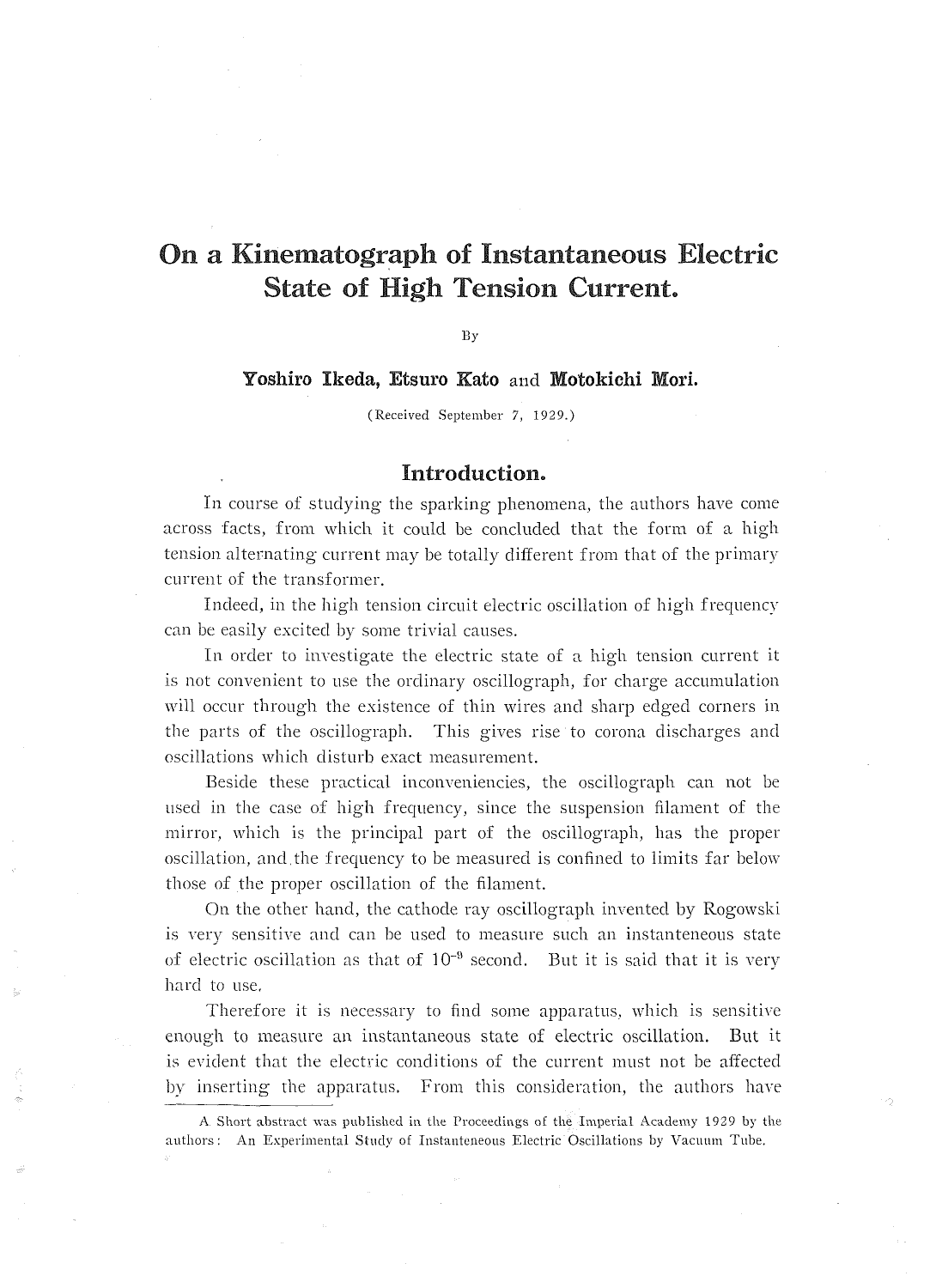tried to insert a vacuum tube and to photograph the glows of the tube with rotating film.

#### Apparatus.

 The apparatus which was used is shown in Fig. I. The film is wound outside of a drum. The rotating speed of the drum is reduced by belt and pulley for obtaining sufficient intensity of the glow to be photographed. The camera is fitted with a lens (F. 2, focal length  $5\frac{1}{2}$ ", made by Taylor Hobson,) and a shutter. The shutter is a plate which has a slit and is arranged to fall down, when the circuit is cut with an electromagnet, to which the plate is attracted. The length of the slit is adjusted in such a way that the film rotates once during the time in which the slit passes down.

The spectrum tubes which the authors tried are of hydrogen, helium, oxygen, argon, neon, and air. The luminousty of a neon tube does not sensitize the film, the others except helium are very faint to be photographed. For this reason a helium tube of 14 cm. length has been used in the following experiment.

## Experiment.

 In order to show that it is practical to study the instantaneous electric state of high tension current by making use of a spectrum tube and rotating film, the authors have attempted to take photographs of the glows of the tube, first, in the case where the current is considered to be smooth, and next, in the case where the current is considered to be agitated bv oscillations.

For the former, the vacuum tube alone was inserted in the secondary of a transformer (max. volts 70,OOO, cycles 60) or in the secondary of an induction coil having a spark length of  $30 \text{ cm}$ . Photographs were taken of the glows of the tube as shown in Fig. 4, a and b.

 For the latter case, the vacuum tube was inserted in series with a horn gap in the secondary of the transformer or the induction coil. The diagram is given as follows:

Arch. f. Electrotechnik, 14. 1925, 18. 1927.

Naturwissenschaft, 164. 1928.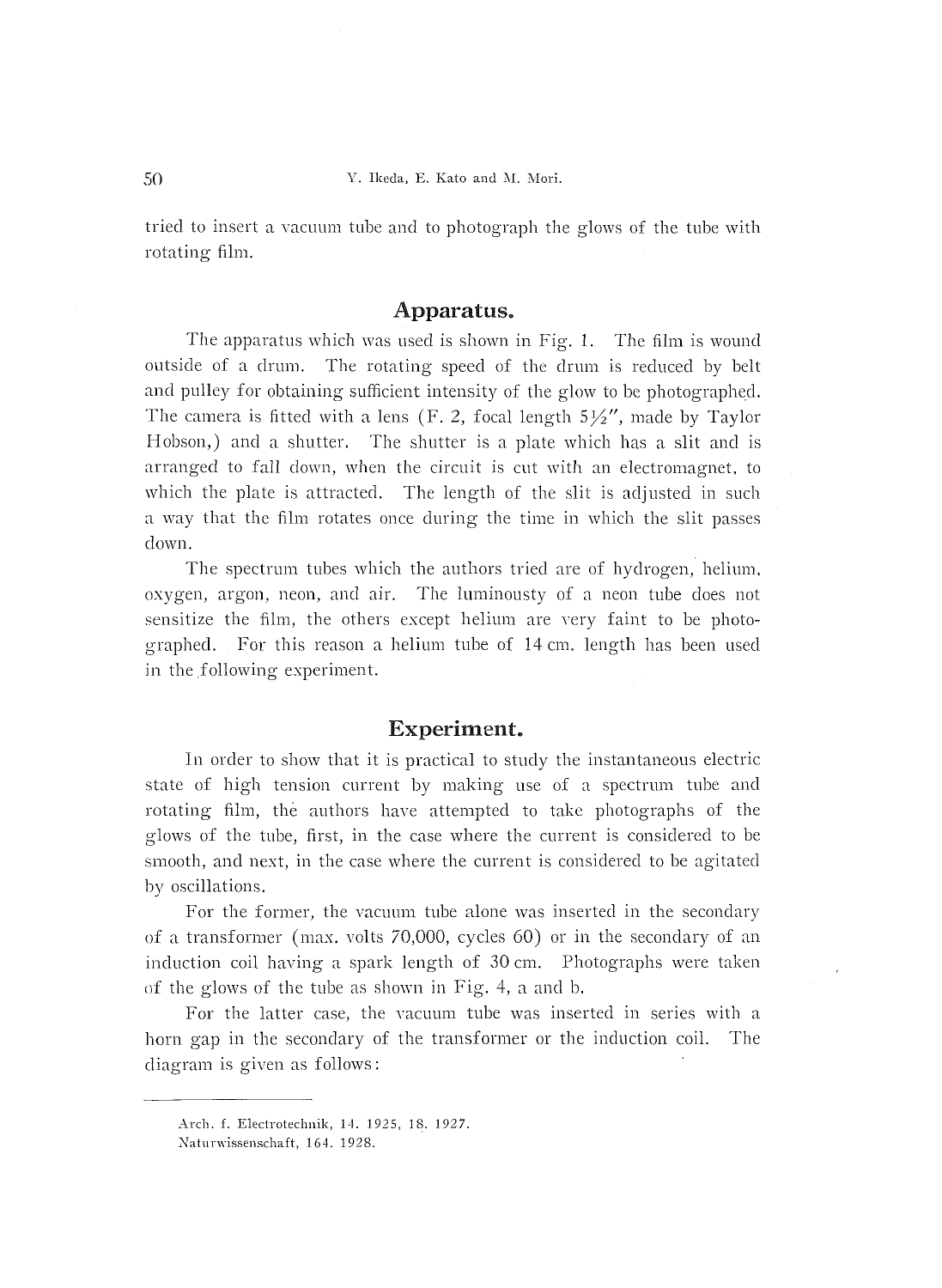

If a horn gap is inserted in the secondary of the transformer and the voltage of primary current is adjusted, sparks or arcs ("Büschelbogen" according to the classification by Toepler"<sup>1)</sup>) or combinations of the two can be secured. The arcs at the gap are photographed in some tenths of one second as shown in Fig. 2.

 In order to ascertain whether the influence of inserting the vacuum tube upon the sparking phenomena, can be neglected, photographs of both sparks and glows of the tube have been taken. They are shown in Figs. S, a and b. The lower series of lines corresponds to the sparks in the upper .series of Fig. S, b. Between the photographs a and b, differences can hardly be seen. The potential difference at the gap in these two cases has also been measured and it has been found that the difference can be neglected against the terminal voltage at the gap.

 When there appears an arc, the glow of the tube generally gives on the film a continuous band and sometimes a continuous band with lines in each half one cycle as shown in Fig. 6, a and b.

In order to show the band and lines clearly, the glows of the tube alone are photographed, which is given in Fig. 7.

From this, it may be concluded that the electric state of  $5 \times 10^{-5}$ second can be photographed.

 We have tried to use the induction coil as high tension producer. The current state of the secondary circuit is given in Fig. 4, b. Inserting a horn gap in series with the tube, the authors have photographed the glows of the tube when sparks and arcs appear at the gap, as shown in Fig, 8, a and b.

<sup>1)</sup> Zeitschrift für Technische Physik, 3, 1929.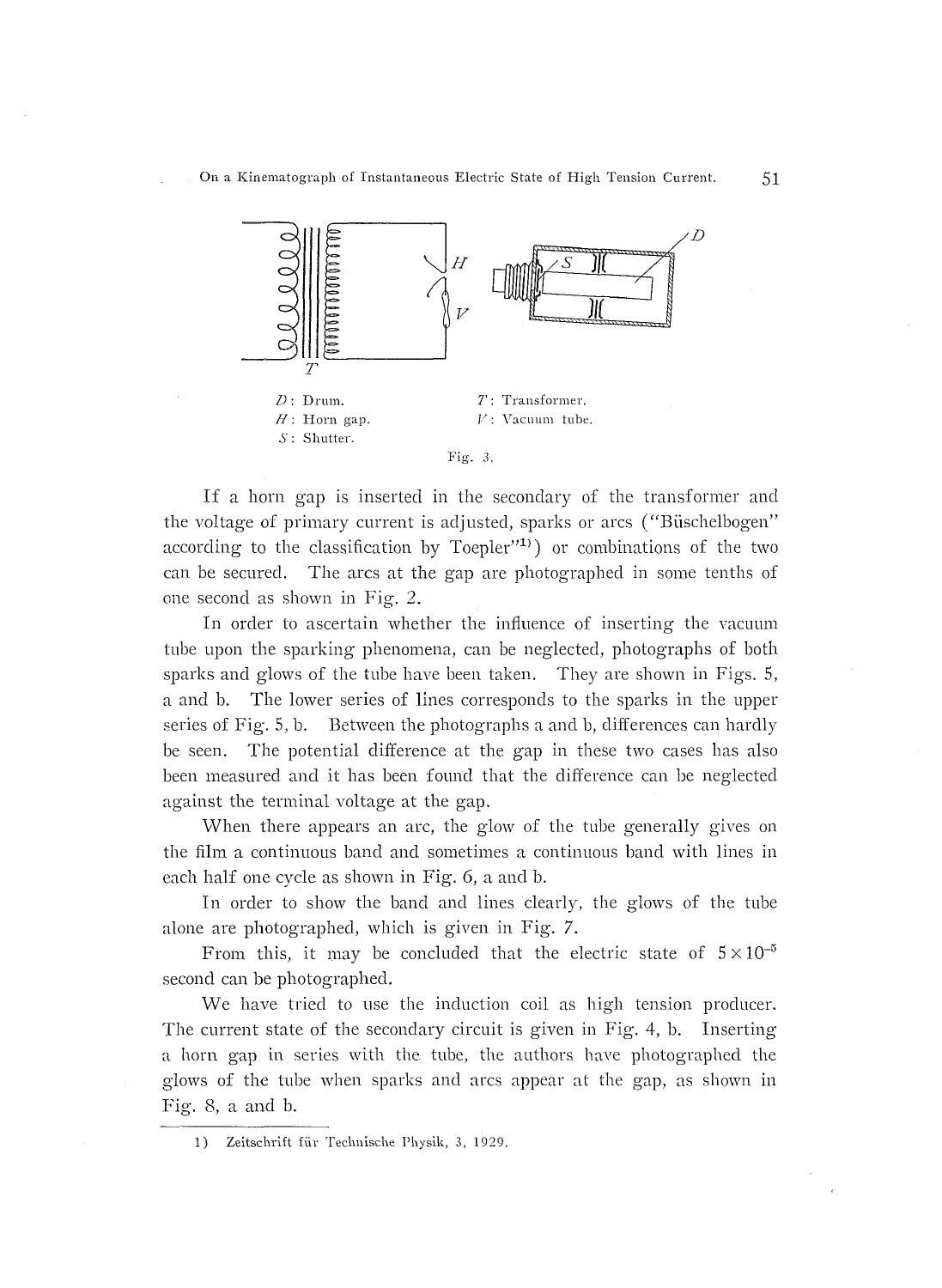#### 52 Y. Ilceda, E, Kato and M. Mori.

These experiments with the induction coil were carried on making use of a mercury interrupter. The irregularity shown in the figures can be considered to be due to the assyminetries in the jets and wings of the interrupter.

 Last, the authors have tried to apply the special alternating current of 500 cycles to the same transformer which is constructed for 60 cycles: of course, the primary voltage was adjusted by resistance so as to avoid damage to the machine. The glows of the tube are given in Fig. 9.

 The 500 cycles generater, constructed by Kurosaki is of induction type having capacity of  $\frac{1}{4}$  K.V.A. and R.P.M. 3330.

 The existence of the thin line in each single cycle of Fig. 9, can be explained as the following; small iron needles in the rotor might cause a small disturbance in the primary current, and it would be enlarged by the transformer,

# Summary.

 The ease with which both the continuous and instantaneous electric states of high tension current can be kinematographically photographed by our method making use of a spectrum tube of helium and rotating film is to be noted.

 Although the authors are not sure to conclude that the photograph can indicate exactly the electric state of current, we can, at least, assert that it is a convenient and practical method to study the instantaneous electric state of high tension current.

We can easily increase the resolving power of the photograph taken under this method by increasing the rotating speed of the drum on which the film is wound.

If it is uncertain that the spectrum tube, inserted in series to the circuit, should affect the electric condition, the tube can be inserted also parallel to the circuit, or only to put near to the circuit. The tube is so sensitive that one need not necessarily to put it in the circuit. The photo graph taken in this case is faint, but it is sufficient to be measured from the negative film, The authors will improve this apparatus Iater to increase the rotating speed and luminousity of the tube,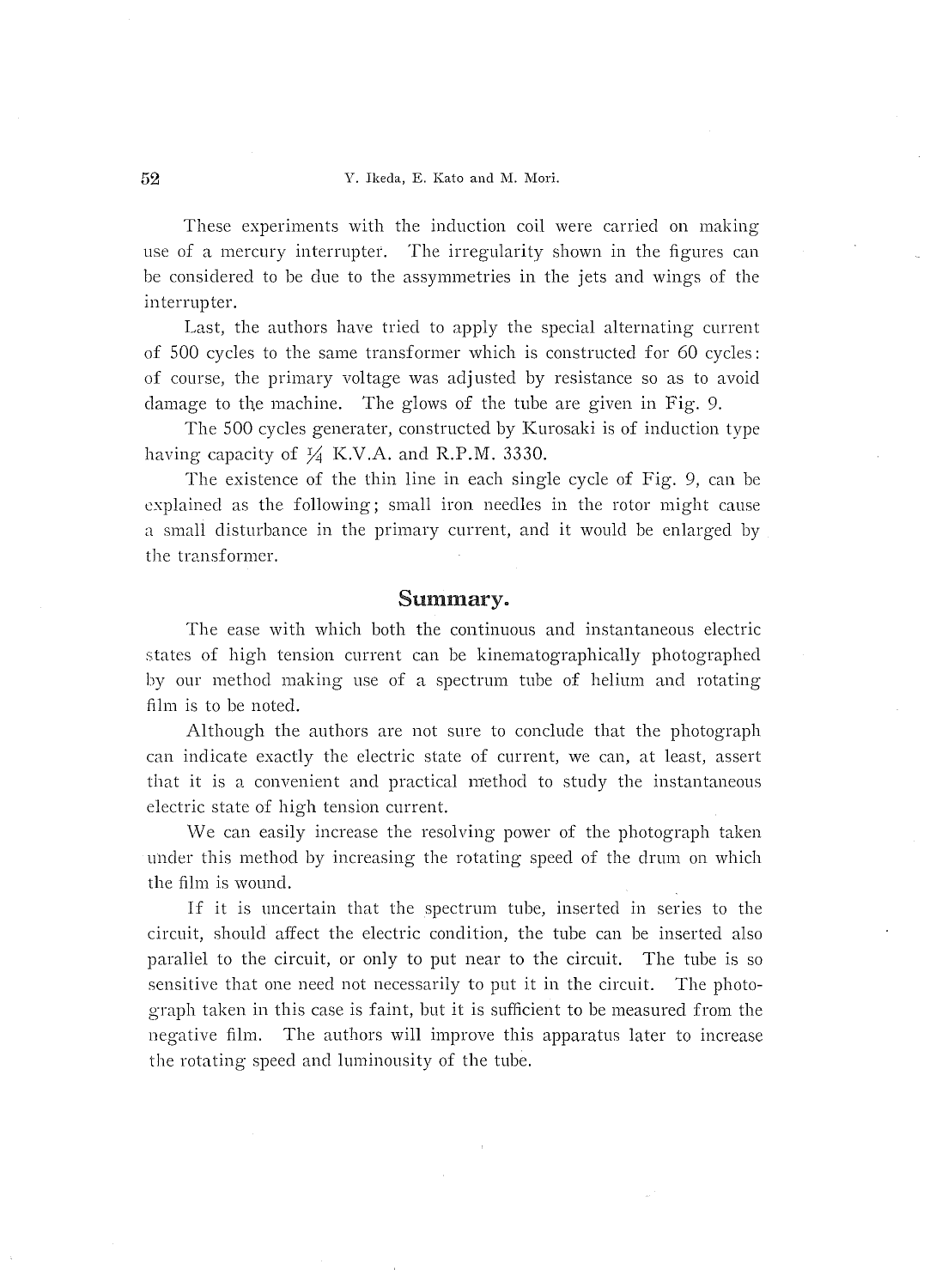

Fig. 1.



Fig. 2.



Fig. 4, a.





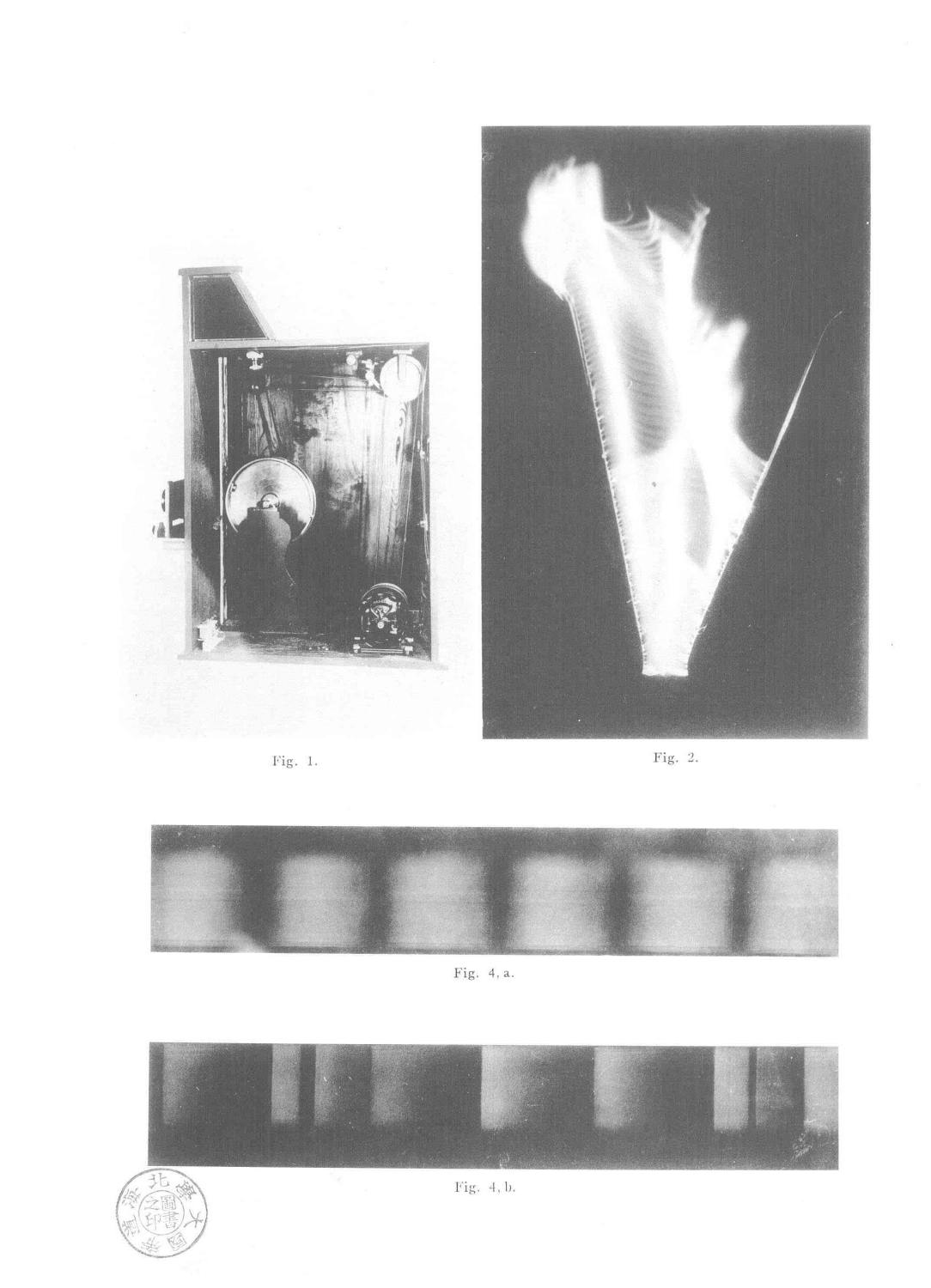

Fig. 5.a.

 $111111$  $\frac{1}{1}$  $110000$ 

Fig.  $5, b.$ 

 $1000$ 有血能  $11$  $\sqrt{k}$ 

Fig. 6, a.